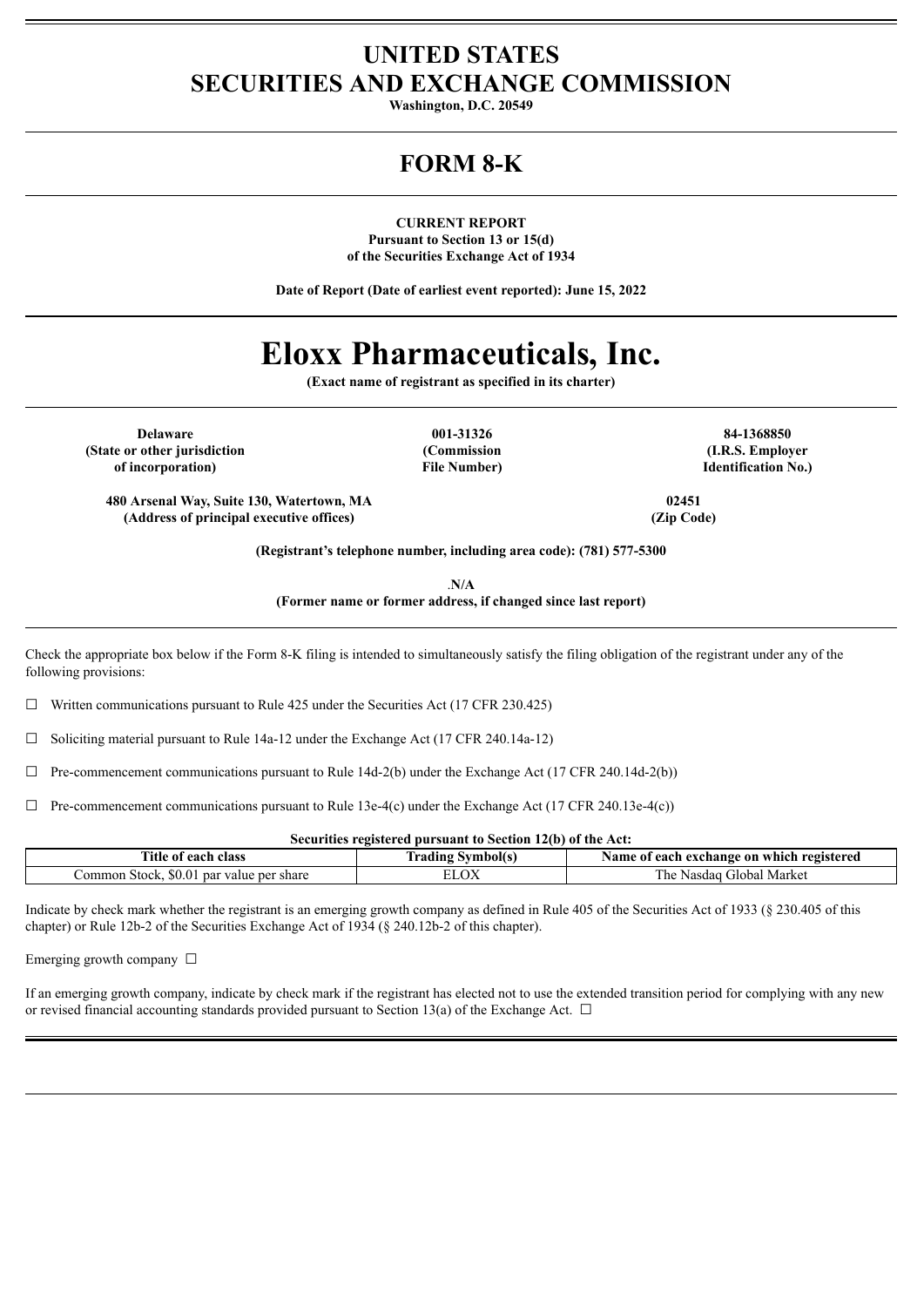#### **Item 5.07. Submission of Matters to a Vote of Security Holders.**

On June 15, 2022, Eloxx Pharmaceuticals, Inc. (the "Company") held its 2022 annual meeting of stockholders (the "Annual Meeting"). At the Annual Meeting, a total of 50,160,111 shares of the Company's common stock, par value \$0.01 per share (the "Common Stock"), were present by valid proxy, representing approximately 57.88% of the Company's outstanding voting power as of the April 20, 2022 record date. The following are the voting results for the proposals considered and voted upon at the Annual Meeting, each of which were described in the Company's definitive Proxy Statement on Schedule 14A filed with the Securities and Exchange Commission on April 29, 2022.

Proposal 1 — Election of nine (9) directors to hold office until the Company's annual meeting of stockholders to be held in 2023 and until his or her respective successor is duly elected and qualified.

|                      |                  | <b>Votes</b>   | <b>Votes</b>     |                         |
|----------------------|------------------|----------------|------------------|-------------------------|
| <b>NOMINEE</b>       | <b>Votes FOR</b> | <b>AGAINST</b> | <b>ABSTAINED</b> | <b>Broker Non-Votes</b> |
| <b>Tomer Kariv</b>   | 25,296,206       | 566,347        | 16,577           | 24,280,981              |
| Sumit Aggarwal       | 25, 201, 367     | 659,087        | 18,676           | 24,280,981              |
| Zafrira Avnur, Ph.D. | 22,428,479       | 3,432,173      | 18,478           | 24,280,981              |
| Ran Nussbaum         | 25,154,593       | 707,960        | 16,577           | 24,280,981              |
| Rajesh Parek, DPhil  | 25,205,818       | 656,776        | 16,536           | 24,280,981              |
| Steven Rubin         | 21,179,908       | 4,680,542      | 18,680           | 24,280,981              |
| Jasbir Seehra, Ph.D. | 25,579,083       | 283,569        | 16,478           | 24,280,981              |
| Gadi Veinrib         | 25,572,557       | 289,894        | 16,679           | 24,280,981              |
| Alan Walts, Ph.D.    | 25, 317, 179     | 545,574        | 16,377           | 24,280,981              |
|                      |                  |                |                  |                         |

Proposal 2 — Ratification of the appointment of Deloitte Touche LLP as the Company's independent registered public accounting firm for the year ending December 31, 2022.

| - -<br>Votes FOR                 | ∕otes   | √otes                             | Non-Votes<br>Broker |
|----------------------------------|---------|-----------------------------------|---------------------|
| $\sim$<br>488<br>$\overline{AQ}$ | 598,786 | 2.686<br>$\overline{\phantom{a}}$ |                     |

Proposal 3 — Advisory vote on the compensation of the Company's named executive officers.

| <b>Votes FOR</b> | <b>Votes AGAINST</b> | <b>Votes ABSTAINED</b> | <b>Broker Non-Votes</b> |
|------------------|----------------------|------------------------|-------------------------|
| .778,473<br>24.  | .082,703             | 17,954                 | 24,280,981              |

Based on the foregoing votes, each of the director nominees was elected, and Proposals 2 and 3 were approved.